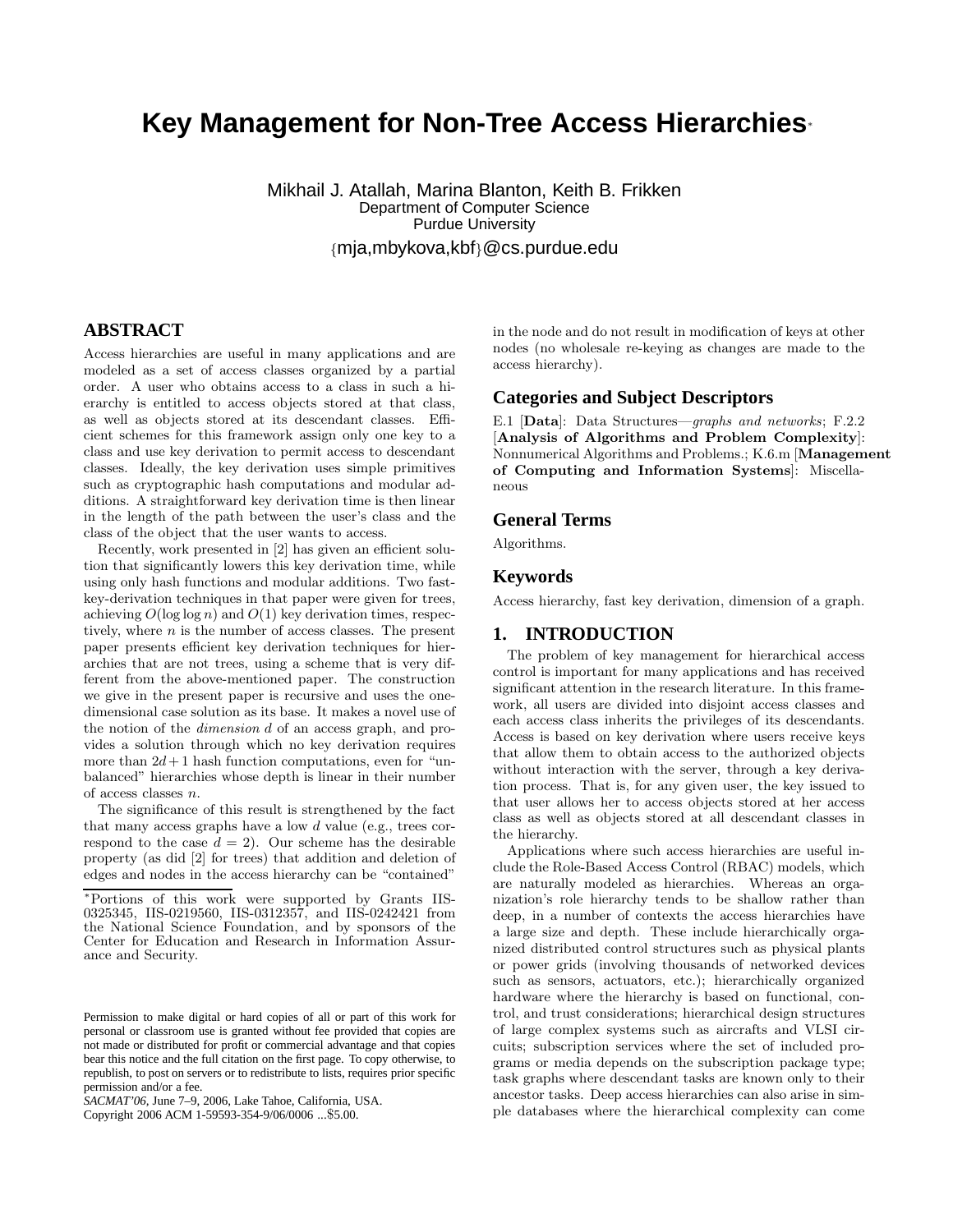from super-imposed classifications on the database that are based on functional or structural features of the database. See also [18, 23] for other examples of deep hierarchies.

Normally, an access hierarchy can be modeled as a directed access graph G, where each node corresponds to an access class and edges preserve relations between the nodes. Recent key management schemes achieve the following properties:

- each node in the access graph has a single secret key associated with it;
- the amount of public information for the key assignment scheme is asymptotically the same as that needed to represent the graph itself;
- key derivation involves only the usage of efficient cryptographic primitives such as one-way hash functions;
- given a key for node  $v$ , the key derivation for its descendant node w takes  $\ell$  steps, where  $\ell$  is the length of the path between  $v$  and  $w$ ;
- it is impossible for dishonest colluding users to obtain access to more objects than what they can already legitimately access, ensuring collusion resilience of the scheme.

While the above is computation- and space-efficient, for large and deep hierarchies the key derivation process can require up to  $O(n)$  steps, where n is the number of nodes in the graph. This operation must also be performed in real time. Thus, if such key derivation is performed by a device with computation and space limitations (such as cheap and possibly disposable smartcards), this key derivation computation will be larger than what the device can handle. Atallah et al. [2] recently provided techniques for reducing the key derivation time for tree hierarchies to  $O(\log \log n)$  and  $O(1)$  steps using two different schemes. The present paper significantly extends that work by showing how key derivation can be greatly reduced for more general access graphs, and gives techniques for achieving no more than  $2d + 1$  key derivation steps, where  $d$  is the dimension of the graph (and many practical access graphs are of low dimension, typically less than 4). The scheme has the desirable property (as did [2] for trees) that the addition and deletion of nodes in the access hierarchy can be "contained" in the node and do not result in the modification of keys at other nodes (similarly for edge additions and deletions); hence no wholesale rekeying is done as changes are made to the access hierarchy.

The rest of this paper is organized as follows: Section 2 provides a review of related literature. Section 3 gives a brief overview of the new technique. In section 4 we present background information and definitions. Section 5 gives the details of our approach, while section 6 supplements it with comments on how dynamic changes to hierarchies can be addressed. Finally, section 7 concludes this work.

#### **2. RELATED WORK**

Prior research literature on hierarchical access control is very extensive (see, e.g., [1, 3, 4, 6, 9, 10, 13, 14, 16, 17, 19, 22, 24, 25, 26, 29, 32]), and its overview is beyond the scope of this paper. In this section, we focus on the publications most closely related to this work. We only note

that a rather large number of schemes in the prior literature (e.g., [1, 17, 10, 3, 12, 11, 6, 19, 13, 22, 16, 26]) seem to derive any key in a single step, but that single step is significantly more expensive than a chain of key derivations in our and similar schemes. More precisely, they operate on large numbers computed as a product of up to  $O(n)$  coprime numbers or, alternatively, up to  $O(n)$  large numbers, where  $n$  is the number of nodes in the graph. Such numbers will grow to  $n$  bits long and are prohibitively large for most hierarchies. While in many of these approaches key derivation might consist of one division and one modular exponentiation operation, in practice, division of two numbers  $O(n)$  bits long involves  $O(n^2)$  operations, in addition to their use of expensive public-key crypto operations. Our key derivation, on the other hand, even in the base scheme is bounded by the depth of the access hierarchy and does  $O(n)$  hash operations in the worst case. And the improved scheme described in the present paper exhibits significantly better key derivation time.

A number of recent schemes [2, 5, 7, 15, 33] give more efficient solutions to the key assignment and management in access hierarchies. All of these schemes have similar overall structures with the following properties: (i) each node in the access graph has a single secret key; (ii) public information associated with the scheme is asymptotically the same as that needed to represent the access graph itself; (iii) key derivation involves only efficient operations such as one-way hash functions and bitwise  $XOR<sup>1</sup>$ ; and (iv) the number of steps in key derivation is the same as the length of the path between the user's node and the target node (the node whose key is being derived). These constructions differ, resulting in some of them being more efficient and simpler than others, but the general structure remains the same (not all the properties of these approaches were stated in the above form, but for the sake of comparison, here we unify the notation to describe their capabilities).

Dynamic changes to the hierarchy are handled differently in these schemes: in [5, 7, 15, 33] insertions and re-keying are local, but deletions affect secret keys of all descendant nodes; in [2], however, all changes to the graph are local. In addition, only the scheme of [2] has a formal proof of security (in the presence of an active adversary who can adaptively corrupt nodes), while other schemes provide only informal discussion of attacks. Results of [15, 7] also assume tamperresistance of clients.

Since the inspiration of the results reported in this work comes from the shortcut techniques of [2] (which allow to reduce the key derivation time for trees), here we give a brief description of the ideas underlying the shortcut techniques of [2]. As was mentioned earlier, for trees (whose dimension is  $d = 2$ , [2] reports two results: (i) addition of  $O(n)$ shortcut edges<sup>2</sup> results in key derivation time being no more than  $O(\log \log n)$  for *n*-node hierarchies, and (ii) addition of  $O(n \log \log n)$  shortcut edges results in key derivation time being no more than 3 steps (each step is a computation of the form  $H(x, y) - z \mod 2^\rho$ , i.e., requires one application of a one-way function and one subtraction operation for a security parameter  $\rho$ ). One idea in [2] is to use the notion of a *centroid*: a centroid of an *n*-node tree  $T$  is a node whose re-

<sup>&</sup>lt;sup>1</sup>The scheme of [5] additionally utilizes symmetric key encryption.

 ${}^{2}\text{A}$  shortcut edge is an additional new edge that, while not in the original graph  $G$ , is in the transitive closure of  $G$ .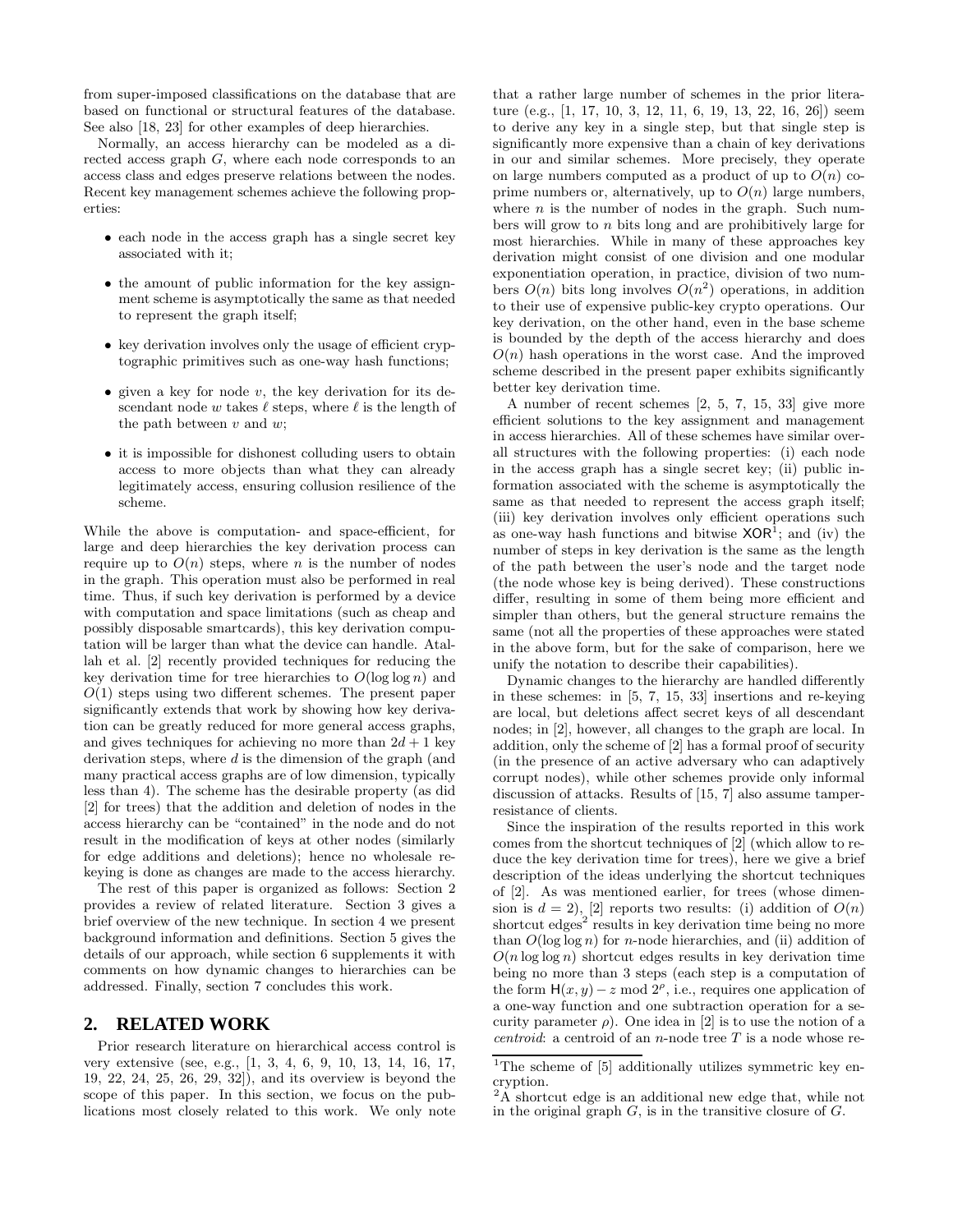moval from T leaves no connected component of size greater than  $n/2$ . In addition, a modified variant of *centroid* decomposition is used: to compute a centroid decomposition, compute the centroid of the tree, remove it, and then recursively repeat this process with the remaining trees. The modified variant used in that paper is the so-called "prematurely terminated centroid decomposition," which is similar to the above centroid decomposition, except that the recursion stops not when the tree becomes a single node, but rather when the tree size becomes  $\leq \sqrt{n}$ . The centroids used in this type of tree decomposition and the root of the tree are called the "special nodes." These special nodes are caused to become "well connected" with the addition of shortcuts, and the nodes of each small residual subtree of size  $\sqrt{n}$  are also caused to become well connected with the addition of shortcuts. Then to reach any node from another node, we first need to reach the special node of the current residual tree, then jump to the special node of the target residual tree, and finally reach the target node within that small tree.

As non-tree hierarchies have no centroids, the above scheme does not readily extend to non-tree access hierarchies. The extension turns out to require a new, different technique. We briefly sketch it (at a high level) next.

# **3. OVERVIEW OF THE NEW TECHNIQUE**

The essence of the new technique consists of three ingredients:

- 1. The judicious addition of new "dummy" vertices that make it possible to add a remarkably small number of shortcuts to achieve the desired fast-key-derivation performance. Note that the dummy vertices and their associated keys are internal to the system (used purely for performance reasons) and that no access classes correspond to them (e.g., they are not roles in the RBAC sense). Unlike [2], where shortcut edges were in addition to the original edges of the hierarchy, in the present paper the only explicit (i.e., "key-derivation") edges that remain are the shortcut edges (some of them may of course coincidentally correspond to edges in the original graph, but this need not happen and it is indeed conceptually possible for all the original access graph's edges to "vanish"). The addition of dummy vertices and shortcut edges is a novel technique in this area, and we believe it has much promise beyond enabling the specific performance bounds that we claim in the present paper.
- 2. As it is cumbersome to carry out the computation of the dummy vertices and of the shortcuts using the original graph, and also difficult to subsequently use them, we first "transform" the graph into a  $d$ -tuplerepresentation of the vertices where  $d$  is the dimension of the partial order represented by the graph; this transformation step is not needed if the graph is already specified in the d-tuple form, e.g.,

"node  $v$  is ancestor of node  $w$  iff  $v$  has both a higher value than  $w$  and is also less vulnerable than  $w$ ".

We believe this representation of the access graph will have uses other than the present framework of keyderivation.

3. In the above-mentioned representation, it becomes possible to carry out the desired computation of the dummy vertices and of the shortcut edges with the claimed performance – the algorithm for doing this is an important contribution of our paper. We prove precise bounds for that algorithm, both in terms of its consumption of resources (time and space), and in terms of the key-derivation performance that is made possible by the data structure that it produces.

# **4. BACKGROUND**

#### **4.1 User hierarchy**

In our model, each user belongs to one of the disjoint access classes  $C_1, C_2, \ldots, C_n$ . The classes are organized into a hierarchy described by a directed acyclic graph G, i.e., a partial order relationship. The users at access class  $C_j$  can access information at access class  $C_i$  if and only if there is a path in G from node  $C_j$  to node  $C_i$ .

The above-mentioned directed access graph  $G = (V, E, O)$ is such that V is a set of vertices  $V = \{v_1, \ldots, v_n\}, E$  is a set of edges  $E = \{e_1, \ldots, e_m\}$ , and O is a set of objects  $O = \{o_1, \ldots, o_k\}$ . Each vertex  $v_i$  represents a class in the access hierarchy and has a set of objects  $O(v_i) \subset O$  associated with it.

#### **4.2 The shortcut technique**

Here we review the shortcut technique of [2] that results in  $O(n \log \log n)$  additional edges and key derivation being at most 3 steps for a *n*-node tree  $T$ , as this technique could be used as the basis of the recursion for the techniques given in this work.

As was mentioned earlier, the tree  $T$  is decomposed into  $\sqrt{n}$  residual trees of  $\sqrt{n}$  nodes each using centroid decomposition. The centroids used in the decomposition are called the special nodes, and the residual trees are denoted as  $T_1, \ldots, T_k$ . In addition, there is a notion of a reduced tree, denoted  $\hat{T}$ , that consists of the special nodes and edges that satisfy the following condition: there is an edge from node v to node w in  $\hat{T}$  iff (i) v is an ancestor of w in T, and (ii) there is no other node of  $\hat{T}$  on the v-to-w path in T. Then the following procedure adds shortcut edges to the tree T. In what follows,  $|T|$  denotes the number of nodes in  $T$ .

#### AddShortcuts $(T)$ :

- 1. If  $|T| \leq 4$  then return an empty set of shortcuts. Otherwise continue with the next step.
- 2. Compute the special nodes of T in linear time. Initialize the set of shortcuts S to be empty.
- 3. Create, from T, the reduced tree  $\hat{T}$  and add to S a shortcut edge between every ancestor-descendant pair in  $\hat{T}$  (unless the ancestor is a parent of the descendant, in which case there is already such an edge in T). Because  $\hat{T}$  has  $O(\sqrt{|T|})$  vertices, the size of S is  $O(|T|)$ .
- 4. For every residual tree  $T_i$  in turn  $(i = 1, \ldots, k)$ , add to S a shortcut edge from the root of  $T_i$  to every node in  $T_i$  that is not a child of that root. This increases the size of S by no more than  $\sum_{i=1}^{k} |T_i|$ , which is  $\leq |T|$ .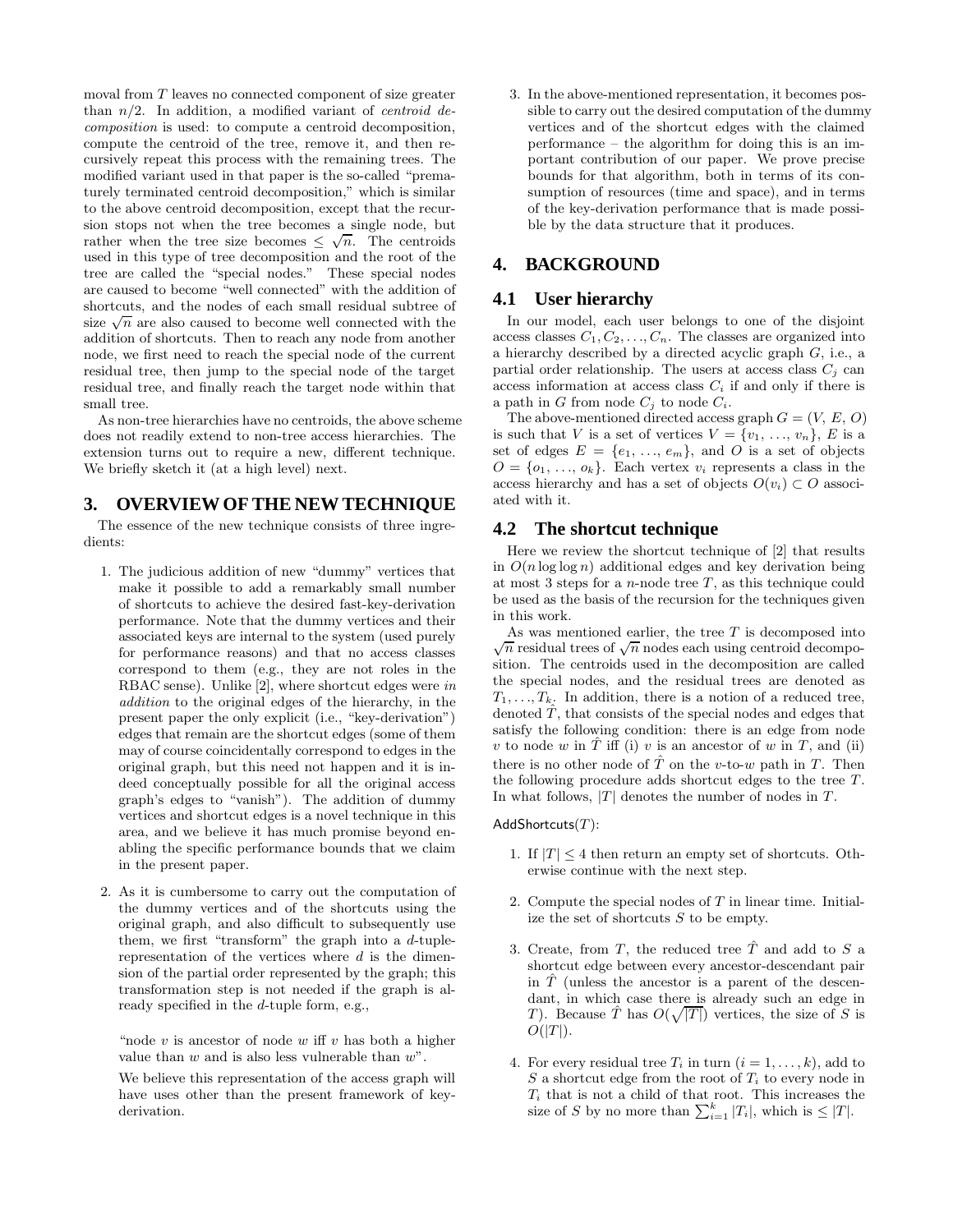- 5. For every residual tree  $T_i$  in turn  $(i = 1, \ldots, k)$ , add to  $S$  a shortcut edge from each node  $N$  in  $T_i$  (other than the root) to all nodes in  $\hat{T}$  that are both: (i) descendants of  $N$  and (ii) children of the root of  $T_i$ in T. This adds at most  $O(|T|)$  edges to the shortcut set: For each node SN in  $\hat{T}$ , all of the new edges that point to SN come from at most one tree (as SN has at most one parent in  $\hat{T}$ ). Furthermore, since each tree has at most  $O(\sqrt{|T|})$  nodes, there are at most  $O(\sqrt{|T|})$  edges pointing to SN that are added during this step. Finally, there are only  $O(\sqrt{|T|})$  nodes in  $\hat{T}$ , and so there are at most  $O(|T|)$  edges added during this step.
- 6. For every residual tree  $T_i$  in turn  $(i = 1, \ldots, k)$ , recursively call AddShortcuts( $T_i$ ) and, if we let  $S_i$  be the set of shortcuts returned by that call, then we update S by doing  $S = S \cup S_i$ .
- 7. Return S.

There is a corresponding FindPath() procedure that, given two nodes  $v$  and  $w$ , finds a path from node  $v$  to node  $w$  of length at most 3 edges in the graph. We omit its description here.

#### **4.3 Dimension of an access hierarchy**

An *n*-vertex access hierarchy  $G$  is a partial order, and it is well known that any partial order can be represented as the intersection of  $t$  total orders, with the smallest  $t$  for which this is possible being the *dimension* of the partial order (see, e.g., [8, 28]). That is, it is possible to associate with every vertex v of G a t-tuple  $(x_{v,1},...,x_{v,t})$  such that:

- 1. Every  $x_{v,j}$  is an integer between 1 and n.
- 2. If  $v \neq w$  then  $x_{v,i} \neq x_{w,i}$  for every  $1 \leq j \leq t$ .
- 3. Node v is ancestor of node w in G if and only if  $x_{v,j}$  $x_{w,j}$  for every  $1 \leq j \leq t$ .

We denote the dimension of G by  $d(G)$ , or by d when G is understood. While computing the dimension of an arbitrary partial order is NP-complete [31], and even approximating it to within a constant factor is not known to be in P, the dimension of many access hierarchies is small: The dimension of a tree is 2 (trivially so), and it was also shown in [27] that a G whose transitive reduction is planar has dimen $sion < 3$  and the 3-tuples representing it are computable in linear time. If the transitive reduction of  $G$  is 4-colorable then its dimension is  $\leq 4$  [27]. Many access hierarchies are 4-colorable; especially those for organizational hierarchies.

There are, however, some hierarchies with higher dimension; for example, in the Bell-LaPadula model with  $k$  categories (denoted by  $s_1, \ldots, s_k$ ) and  $\ell$  classifications (denoted by  $c_1, \ldots, c_\ell$ , the dimension of the lattice is  $k + 1$ . However, computing the tuple representation for this model is straightforward: The access level  $c_i$  with categories in the set S is converted into a tuple  $(i, x_1, \ldots, x_k)$  where  $x_i = 1$  if and only if  $s_i \in S$  and is 0 otherwise. It can be easily verified that this conversion faithfully implements the access control policy.

We may actually not need to compute the dimension, but rather *any d'*-tuple representation of the graph with a small

enough d'. Moreover, some access graphs can naturally be specified in such a tuple representation, when the "ancestor" relationship is the conjunction of a number of total-order conditions such as "v has higher security clearance than  $w$ ", "v is a higher-priority asset than  $w$ ", "v is more vulnerable than  $w^{\prime\prime}$ , "v is a higher-paying class of subscribers than  $w$ ", etc. In summary, the techniques of this paper generalize the shortcut technique to any access hierarchy where a tuple-based representation (of reasonable dimension) can be found. This is a significant improvement over the previous work that supported only trees.

## **5. OUR SCHEME**

We give a solution that achieves key derivation in no more than (and typically less than)  $2d + 1$  hash function computations (each of which corresponds to following one shortcut edge). The public space used in this scheme is  $O(n(\log n)^{d-1}).$ 

#### **5.1** The base case of  $d = 1$

The case of  $d = 1$  was covered in [2], and we could use it as the base case in describing the solution for higher dimensions.<sup>3</sup> That solution, however, results in  $O(n \log \log n)$ edges to be added to the graph (see section 4.2), while for  $d = 1$  a more efficient solution with  $O(n)$  additional edges and the same 3-hop worst case key derivation time is possible. We describe such a solution next. In what follows, let the nodes in a one-dimensional graph be numbered  $v_1$ through  $v_n$  such that for each  $v_1 \le v < v_n$  there is an edge from node  $v_i$  to  $v_{i+1}$ , i.e., node  $v_i$  is a parent of node  $v_{i+1}$ .

#### AddShortcuts $(G)$ :

- 1. Create a set of special nodes S consisting of every  $\sqrt{n}$ th node in the graph. That is, initialize S with  $\{v_1\}$  and then add nodes  $v_{j\sqrt{n}+1}$  for all j such that  $j\sqrt{n} \leq n$ . If  $v_n \notin S$ , set  $S = \dot{S} \cup \{v_n\}.$
- 2. Insert new edges between the nodes in S to form the transitive closure of the set.
- 3. For each node  $v_i \notin S$ , find  $v_j \in S$  such that  $j < i$  and  $i < j + \sqrt{n}$ . Insert an edge  $(v_j, v_i)$  if it is not already present.
- 4. For each node  $v_i \notin S$ , find  $v_j \in S$  such that  $i < j$  and  $j - \sqrt{n} < i$ . Insert an edge  $v_i, v_j$  if it is not already present.

Figure 1 depicts different stages of the above algorithm. It is clear that this procedure results in additional  $O(n)$  edges and there is a path of length at most three between any two nodes.

Rather than immediately giving the solution for arbitrary d, for expository reasons we choose to first present the solution for  $d = 2$ , because the two dimensional case is easier to grasp intuitively than the higher-dimensional one. Once the basic idea has been presented (with good intuition) for  $d = 2$ , we give the general construction for arbitrary d.

<sup>&</sup>lt;sup>3</sup>The techniques of [2] work for trees with dimension  $d = 2$ . We, however, cannot use these techniques for the case of  $d = 2$ , because not all graphs of dimension two are trees.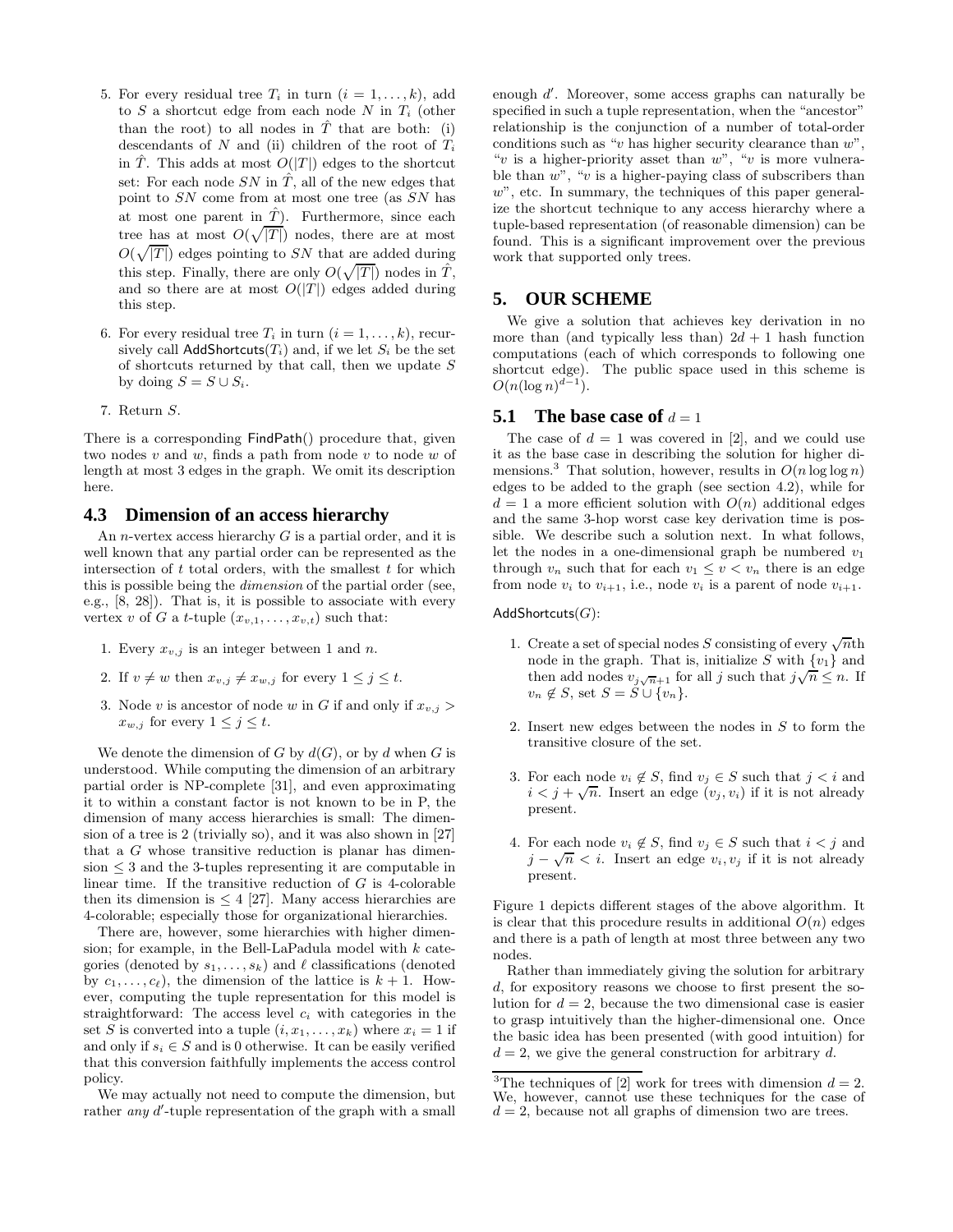

Figure 1: Addition of shortcut edges for dimension  $d = 1$ : (a) the original hierarchy, (b) the hierarchy after selection of special nodes and constructing their transitive closure, and (c) the final hierarchy.

#### **5.2** The case  $d = 2$

The fact that the graph  $G$  has dimension 2 implies that every vertex v can be replaced by a pair of numbers  $(x(v), y(v)),$ such that  $w$  is ancestor of  $v$  in  $G$  if and only if  $w$  dominates v, i.e.,  $x(w) \geq x(v)$  and  $y(w) \geq y(v)$ . From now on, for convenience, we refer to "points" rather than "vertices". A shortcut is an ordered pair of points  $w, v$  describing an extra "key-derivation edge" that will be added from point  $w$  to point  $v$ , and that allows the key for  $v$  to be derived from the key of  $w$  in one step consisting of a hash computation and an addition.<sup>4</sup>

The input is a set  $V$  of  $n$  points in 2-dimensional space, and the desired output includes a set S of shortcuts between pairs of points (some of which may not belong to  $V$ ) such that (i)  $|S| = O(n \log n)$ , and (ii) given any pair of points  $v, w \in V$  such that w dominates v, there is a path of at most 5 shortcut edges from w to v. The output also includes the set  $P$  that contains  $V$  as well as the additional dummy points (i.e., points not in  $V$  but that are touched by edges in  $S$ ).

The solution steps are as follows.

- 1. Initialize  $P = V$ , and initialize S to be empty.
- 2. If  $|V| = 1$  then return P and S.
- 3. If  $|V| > 1$  then compute a median line M that is perpendicular to the  $y$  axis and partitions  $V$  into two equal sets  $V_1$  and  $V_2$  where  $V_1$   $(V_2)$  is left (right) of

M. Let  $V_1'$   $(V_2')$  be the projection of  $V_1$   $(V_2)$  on line M.

- 4. Add to S the following shortcut edges:
	- a shortcut edge from every point of  $V_1'$  to its corresponding point of  $V_1$ ;
	- $\bullet$  a shortcut edge from every point of  $V_2$  to its corresponding point of  $V_2'$ .
- 5. Recursively build the shortcut edges and dummy points for the set  $V_1$ . Let that recursive call return  $P_1$  as the set of points (including dummies) and  $S_1$  as the set of shortcut edges within  $P_1$ . Update S and P as follows:  $S = S \cup S_1$  and  $P = P \cup P_1$ .
- 6. Recursively build the shortcut edges and dummy points for the set  $V_2$ . Let that recursive call return  $P_2$  as the set of points (including dummies) and  $S_2$  as the set of shortcut edges within  $P_2$ . Update S and P as follows:  $S = S \cup S_2$ , and  $P = P \cup P_2$ .
- 7. Solve the 1-dimensional problem consisting of  $V_1' \cup V_2'$ using the result of section 5.1. Let this return a set of edges  $S_3$  (note that the solution of [2] returns only a set of edges, i.e., it does not add any dummy points). Update (i.e., augment) S as follows:  $S = S \cup S_3$ . (P stays the same.).

According to the previous subsection, the base case of  $d = 1$ is solvable with no more than 3 shortcut edges and  $O(n)$ space complexity. We use this in the analysis below.

The space complexity (i.e., the number of shortcut edges and dummy points) of the above-described scheme obeys a recurrence of the form  $f(n) \leq 2f(n/2) + c_1 n$  if  $n > 1$ , and  $f(n) = O(1)$  if  $n = 1$ , whose solution is  $O(n \log n)$ . Note that this recurrence follows from step 4 (which recursively solves the problem for  $(n/2)$  points), step 5 (which recursively solves the problem for  $(n/2)$  points), step 7 which adds  $O(n)$  edges, and step 1 which adds  $O(n)$  points.

That any  $w$ -to- $v$  number of shortcut edges is at most 5 is proved by induction on  $n$  (the base case being trivial): If  $w \in V_2$  and  $v \in V_1$ , then the path of length at most 5 consists of following one edge from  $w \in V_2$  to its projection  $w' \in V'_2$ , at most 3 edges from  $w'$  to the point  $v' \in V'_1$  that is the projection of  $v$  on  $M$ , and one edge from  $v'$  to  $v$ . When both points  $v$  and  $w$  are in  $V_1$  or both are in  $V_2$ , the claim follows from the induction hypothesis.

#### *5.2.1 An example*

To help clarify our shortcut technique, we give an example of the recursive step in the previous section. Figure 2 shows a tree access hierarchy that will be used for this example.

Figure 3 contains a set of points in two dimensions that represents a tree's access structure. Note that if a point dominates another point in this figure, then the dominating point must have a path to the dominated point in the final structure.

Figure 4 shows the shadow points (added in step 3 and denoted by open circles) for the previous figure. Note that the shadow points are on a one dimensional plane (i.e., a line). This figure also shows the transitions from normal points to shadow points and vice versa (as described in step 4). Also note that the shadow points will be linked in step 7.

<sup>4</sup>The results reported imply usage of the key derivation scheme of [2], which is provably secure against key recovery in the presence of an active adversary. Usage of a different scheme with the same properties or a scheme with stronger security properties (e.g., security in the key indistinguishability setting) will imply different, normally higher, computational assumptions.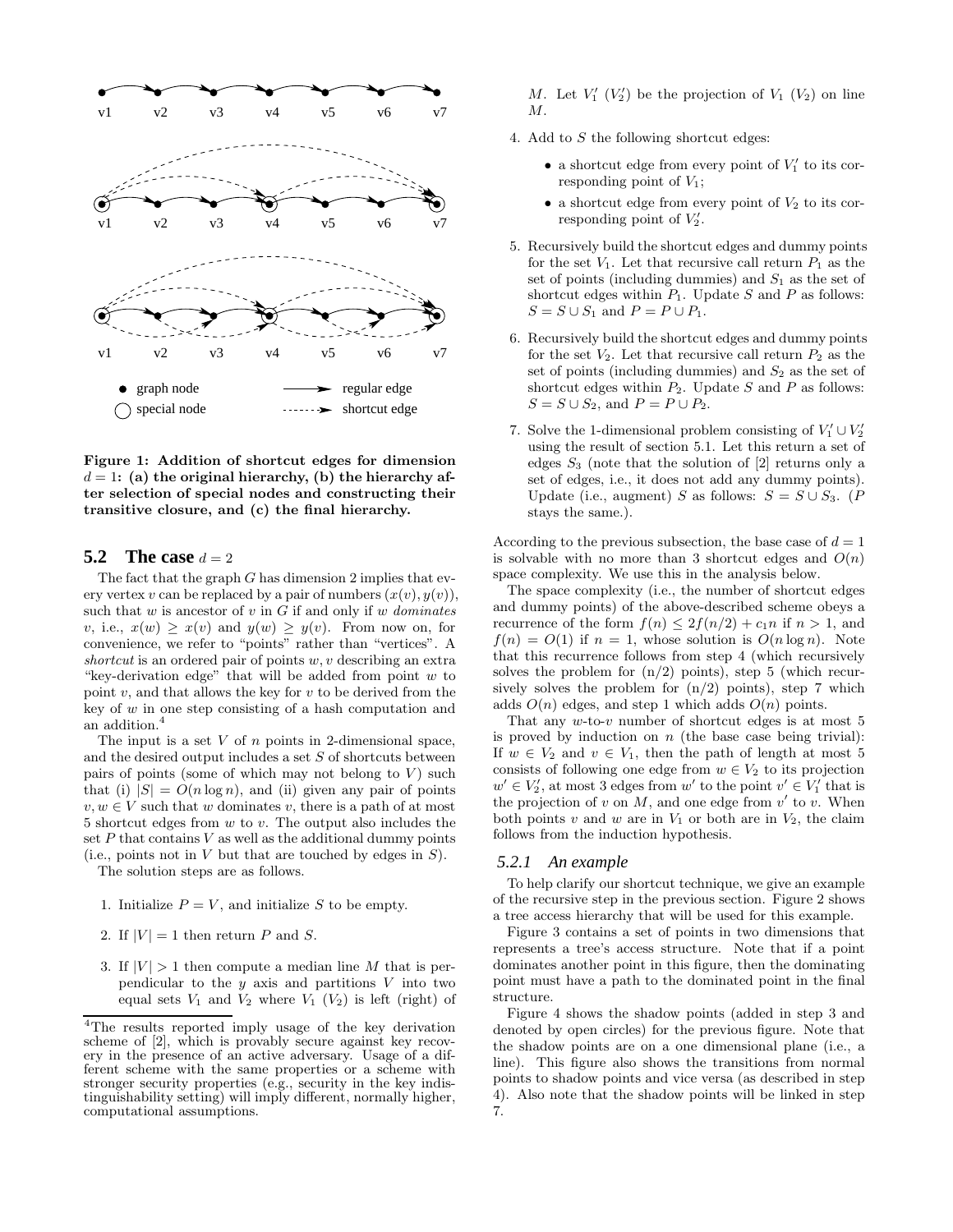

Figure 2: Two dimensional access hierarchy (original).



Figure 3: Two dimensional access hierarchy (converted to tuple form).



Figure 4: Hierarchy with shadow points.

# **5.3** The case  $d > 3$

The fact that the graph  $G$  has dimension  $d$  implies that

every vertex  $v$  can be replaced by a  $d$ -tuple of numbers  $(x_1(v), \ldots, x_d(v))$ , such that w is ancestor of v in G if and only if w dominates v, i.e.,  $x_i(w) \geq x_i(v)$  for all  $i \in \{1, \ldots, d\}$ .

The input is a set  $V$  of  $n$  d-dimensional points, and the desired output includes a set S of shortcuts between pairs of points (some of which may not belong to  $V$ ) such that (i)  $|S| = O(n(\log n)^{d-1})$ , and (ii) given any pair of points  $v, w \in V$  such that w dominates v, there is a path of  $O(d)$ shortcut edges from  $w$  to  $v$ . The output also includes the set P that contains V as well as the additional dummy points (i.e., points not in  $V$  but that are touched by edges in  $S$ ).

As we did for the 2-dimensional case, the construction we use is recursive. Specifically, we inductively assume that the d–1 dimensional problem can be solved with  $O(n(\log n)^{d-2})$ edges and with a key derivation path of  $2d+1$  (note that this holds for  $d = 1$  and for  $d = 2$  by the previous subsections). The solution steps are as follows:

1. Initialize  $P = V$ , and initialize S to be empty.

- 2. If  $|V| = 1$ , then return P and S.
- 3. If  $|V| > 1$ , then compute a  $d-1$  dimensional hyperplane  $M$ , perpendicular to the  $d$ th dimension, that partitions  $V$  into two equal sets  $V_1$  and  $V_2$ , where  $V_1$ is the set of points that are on the smaller side of the hyperplane (according to their dth coordinate). Let  $V_1'$  be the projection along dimension d of  $V_1$  on hyperplane M. Let  $V_2'$  be the projection of  $V_2$ , along dimension d, on hyperplane M.
- 4. Add to S the following shortcut edges:
	- a shortcut edge from every point of  $V_1'$  to its corresponding point of  $V_1$ ;
	- $\bullet$  a shortcut edge from every point of  $V_2$  to its corresponding point of  $V_2'$ .
- 5. Recursively build the shortcut edges and dummy points for the set  $V_1$ . Let that recursive call return  $P_1$  as the set of points (including dummies) and  $S_1$  as the set of shortcut edges within  $P_1$ . Update S and P as follows:  $S = S \cup S_1$  and  $P = P \cup P_1$ .
- 6. Recursively build the shortcut edges and dummy points for the set  $V_2$ . Let that recursive call return  $P_2$  as the set of points (including dummies) and  $S_2$  as the set of shortcut edges within  $P_2$ . Update S and P as follows:  $S = S \cup S_2$  and  $P = P \cup P_2$ .
- 7. Solve the  $d-1$  dimensional problem consisting of  $V_1' \cup$  $V_2'$ , using the solution for dimension  $d-1$ , and update  $P$  and  $S$  according to what this solution returns: If it returns  $S_3$  and  $P_3$  then the updates are  $S = S \cup S_3$ and  $P = P \cup P_3$ .

The space complexity (number of shortcut edges and dummy points) obeys the following recurrence. If  $n > 1$  then:

$$
f(n,2) \le c_1 n \log n
$$

and, if  $d > 2$ , then

$$
f(n,d) \le 2f(n/2,d) + f(n,d-1) + c_2dn
$$

Note that this recurrence follows from steps 5 and 6 (which each recursively solve the problem for  $n/2$  points in d dimensions), step 7 (which recursively solves a problem for  $n$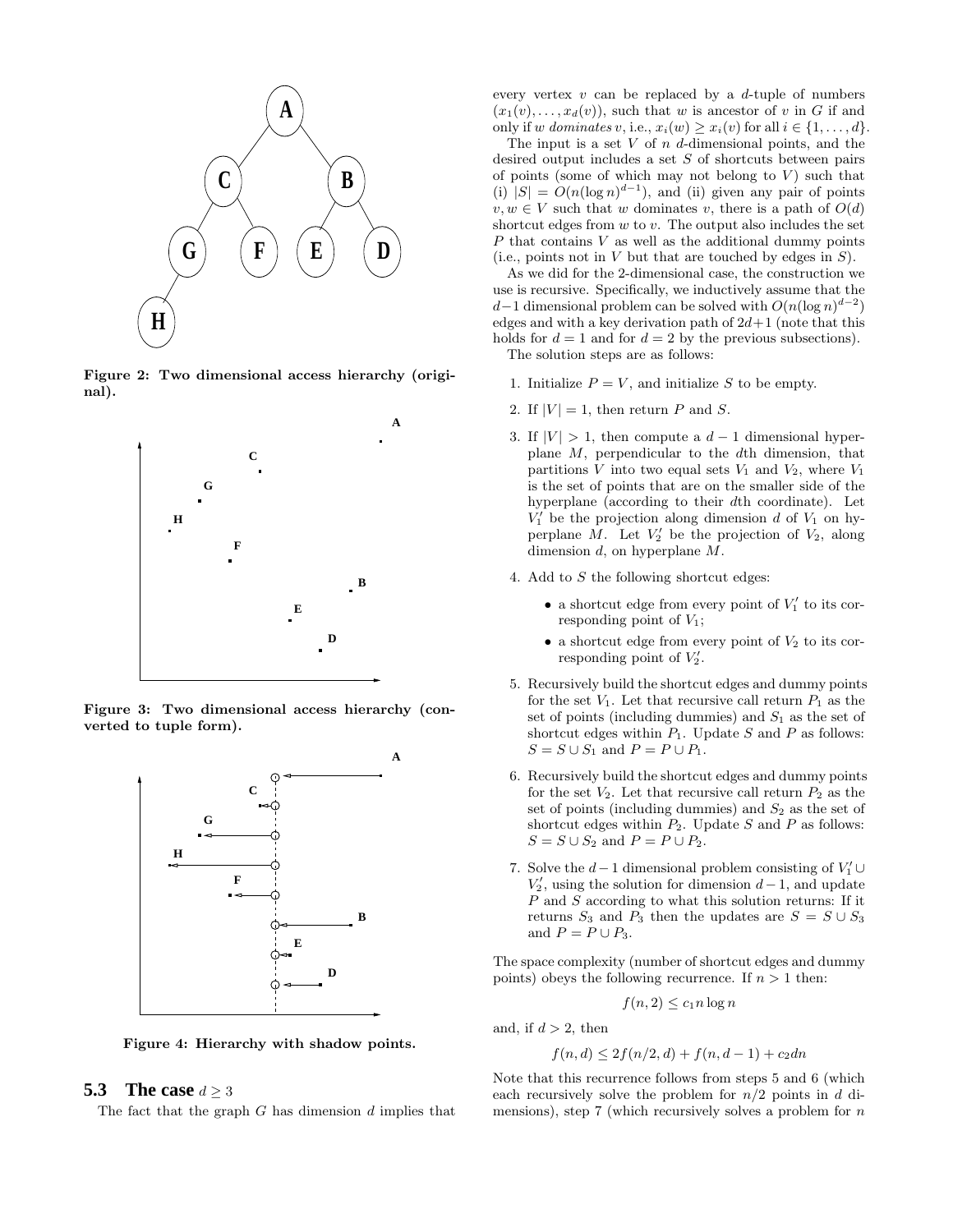points in  $d-1$  dimension), and the other steps add at most  $O(n)$  points and edges.

Now, if  $n = 1$  then  $f(1, d) = c_3 d$ . Thus, the solution to the above recurrence is:

$$
f(n,d) = O(dn(\log n)^{d-1}).
$$

The  $w$ -to- $v$  number of shortcut edges obeys the following recurrence. If  $n > 1$  then:

$$
g(n,2) \le 5
$$

and, if  $d > 2$ , then

$$
g(n,d) \le 2 + g(n,d-1)
$$

Note that the above recurrence follows from the following number of edges: one hop from  $V_2$  to a shadow point,  $g(n, d-$ 1) hops on the  $d-1$  dimensional hyperplane in step 7, and one hop from the shadow point to the destination point.

Now, if  $n = 1$  then  $g(1, d) = 1$ . Thus, the solution to the above recurrence is:

$$
g(n,d) \le 2d+1.
$$

## **6. EXTENSIONS: DYNAMIC HIERARCHIES**

Dynamic changes to the hierarchy (such as addition and deletion of nodes and edges, as well as a node's key replacement) do not require wholesale re-keying, rather, only the nodes directly affected by the change need re-keying. To achieve this, the ideas of [2] can be applied.

At a high level, we use two ideas from [2]. First, each subject is given their own key (and a separate new node), and the public storage is modified to include an edge from that subject's node to its access class  $v_i$ . The other idea is that the actual key of a node is computed as a function of a label and a secret key. And it follows that, by changing the label, one can change a node's key. For more information, we refer the reader to [2].

However, while individual nodes do not need to be rekeyed using the above techniques, the public information (dummy nodes and shortcut edges) does need recomputing after the access graph is modified. Because of the divide and conquer recursive nature of the algorithm, this re-computation looks amenable (at least for the case  $d = 2$ ) to the techniques of dynamization of van Leeuwen and Overmars (see, e.g., [30, 20, 21]). This looks like a promising direction for future work.

## **7. CONCLUSIONS AND FUTURE RESEARCH**

We gave the first scheme for key derivation in a non-tree hierarchy that performs any derivation in a small number of hash function computations and modular additions. This performance bound holds even for key derivations between nodes separated by a path of linear length.

Promising directions for future work include reducing the space complexity and improving the performance of dynamic changes to the graph.

## **8. REFERENCES**

[1] S. Akl and P. Taylor. Cryptographic solution to a problem of access control in a hierarchy. ACM Transactions on Computer Systems, 1(3):239–248, September 1983.

- [2] M. Atallah, K. Frikken, and M. Blanton. Dynamic and efficient key management for access hierarchies. In ACM Conference on Computer and Communications Security (CCS'05), pages 190–201, 2005.
- [3] C. Chang and D. Buehrer. Access control in a hierarchy using a one-way trapdoor function. Computers and Mathematics with Applications, 26(5):71–76, 1993.
- [4] C. Chang, I. Lin, H. Tsai, H. Wang, and T. Taichung. A key assignment scheme for controlling access in partially ordered user hierarchies. In International Conference on Advanced Information Networking and Application (AINA'04), 2004.
- [5] T. Chen, Y. Chung, and C. Tian. A novel key management scheme for dynamic access control in a user hierarchy. In IEEE Annual International Computer Software and Applications Conference  $(COMPSAC'04)$ , pages 396-401, September 2004.
- [6] G. Chick and S. Tavares. Flexible access control with master keys. In Advances in Cryptology –  $CRYPTO'89$ , volume 435 of *LNCS*, pages 316-322, 1990.
- [7] H. Chien and J. Jan. New hierarchical assignment without public key cryptography. Computers  $\mathcal{B}$ Security, 22(6):523–526, 2003.
- [8] B. Dushnik and E.W. Miller. Partially ordered sets. American Journal of Mathematics, 63:600–610, 1941.
- [9] A. Ferrara and B. Masucci. An information-theoretic approach to the access control problem. In Italian Conference on Theoretical Computer Science  $(ICTCS'03)$ , volume 2841, pages 342–354, October 2003.
- [10] L. Harn and H. Lin. A cryptographic key generation scheme for multilevel data security. Computers  $\mathcal{B}$ Security, 9(6):539–546, October 1990.
- [11] M. He, P. Fan, F. Kaderali, and D. Yuan. Access key distribution scheme for level-based hierarchy. In International Conference on Parallel and Distributed Computing, Applications and Technologies (PDCAT'03), pages 942–945, August 2003.
- [12] M. Hwang. An improvement of novel cryptographic key assignment scheme for dynamic access control in a hierarchy. IEICE Trans. Fundamentals, E82–A(2):548–550, March 1999.
- [13] M. Hwang and W. Yang. Controlling access in large partially ordered hierarchies using cryptographic keys. Journal of Systems and Software, 67(2):99–107, August 2003.
- [14] H. Liaw, S. Wang, and C. Lei. A dynamic cryptographic key assignment scheme in a tree structure. Computers and Mathematics with Applications, 25(6):109–114, 1993.
- [15] C. Lin. Hierarchical key assignment without public-key cryptography. Computers & Security, 20(7):612–619, 2001.
- [16] I. Lin, M. Hwang, and C. Chang. A new key assignment scheme for enforcing complicated access control policies in hierarchy. Future Generation Computer Systems, 19(4):457–462, 2003.
- [17] S. MacKinnon, P. Taylor, H. Meijer, and S. Akl. An optimal algorithm for assigning cryptographic keys to control access in a hierarchy. IEEE Transactions on